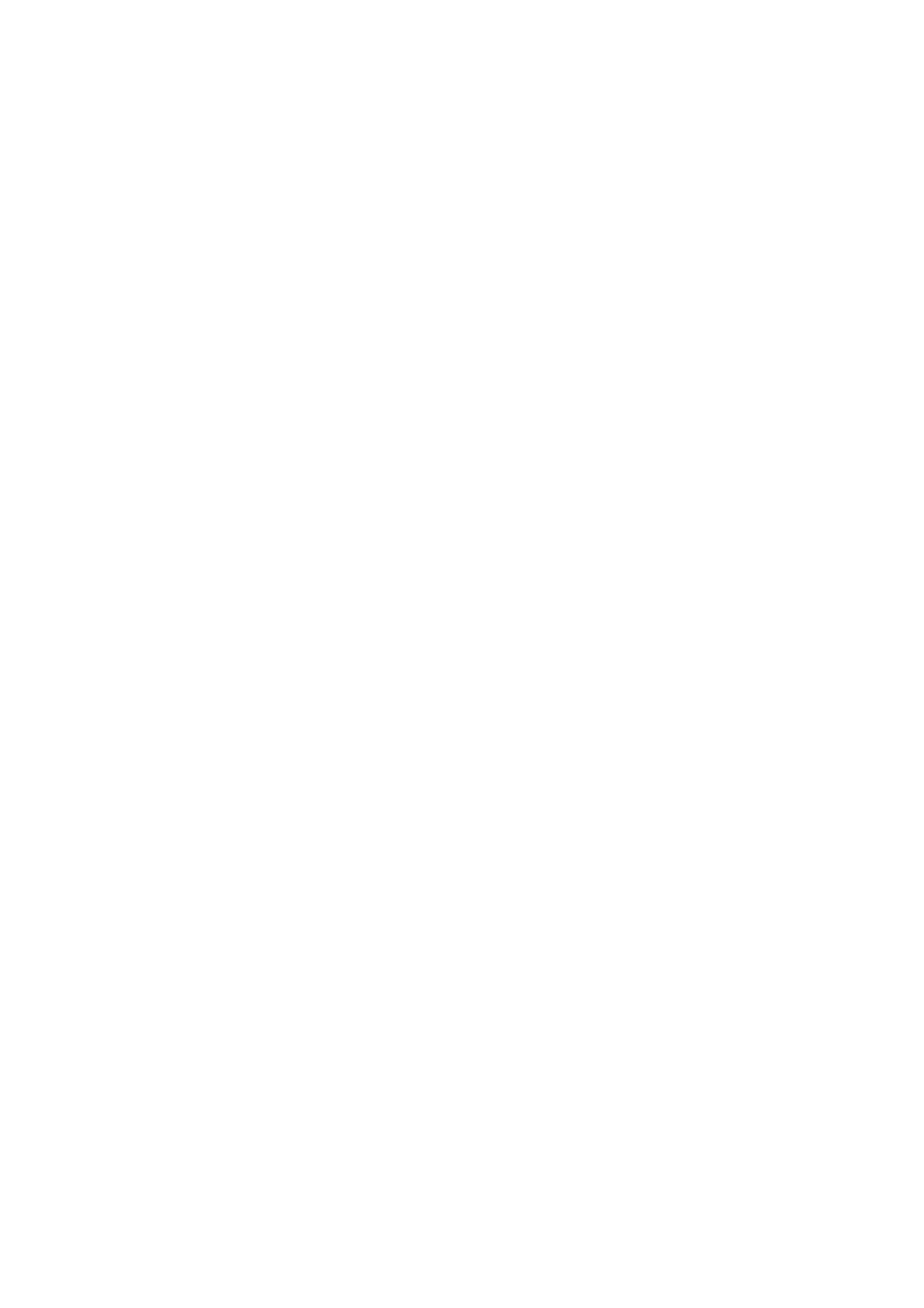## FFISYS/825/161.1

Approved Kjeller 20 March 2002

Bent Erik Bakken Director of Research

### **ESDP AND THE NON-EU NATO MEMBERS**

KNUTSEN Bjørn Olav

FFI/RAPPORT-2002/01212

**FORSVARETS FORSKNINGSINSTITUTT Norwegian Defence Research Establishment**  P O Box 25, NO-2027 Kjeller, Norway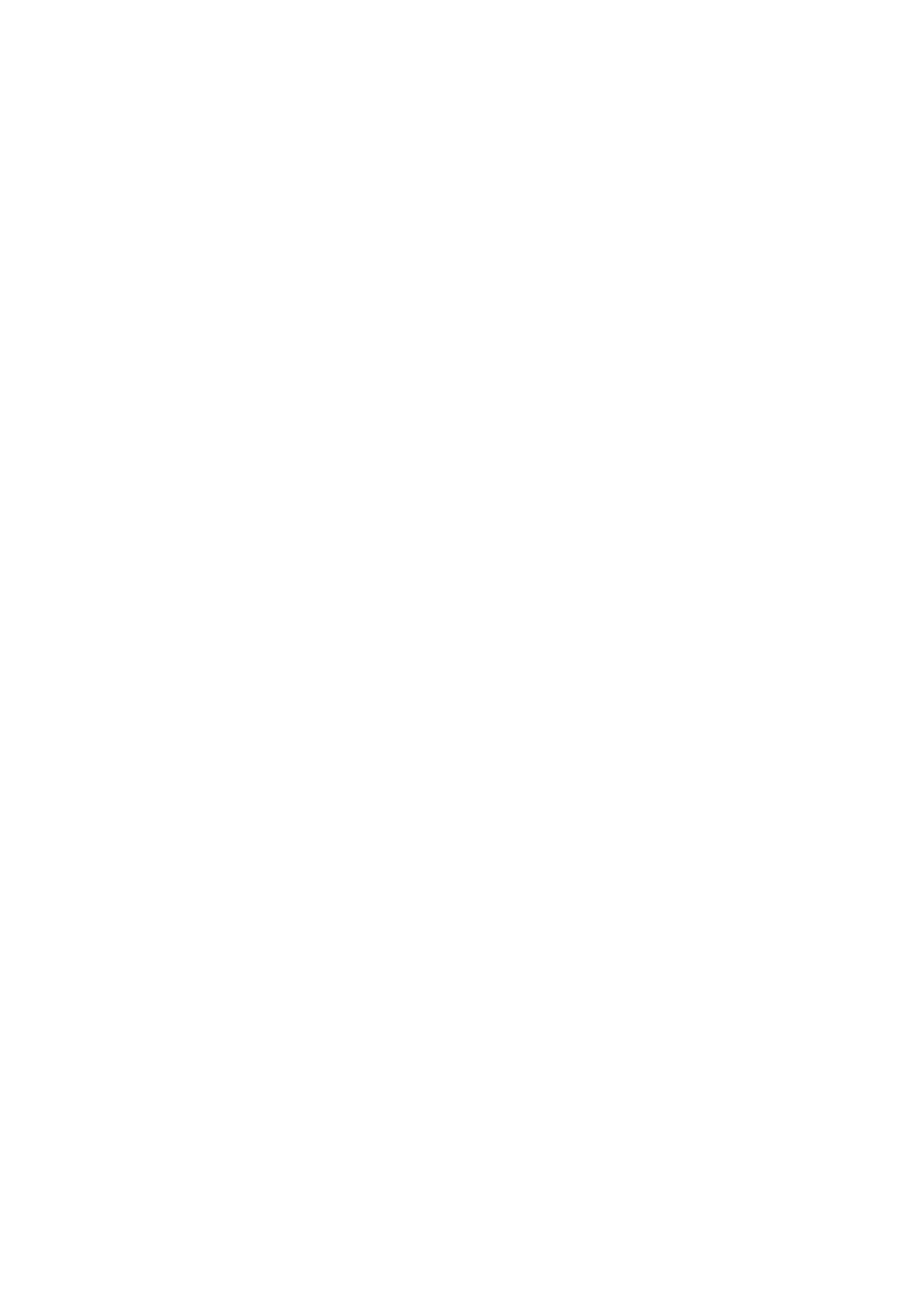#### **FORSVARETS FORSKNINGSINSTITUTT (FFI) UNCLASSIFIED Norwegian Defence Research Establishment \_\_\_\_\_\_\_\_\_\_\_\_\_\_\_\_\_\_\_\_\_\_\_\_\_\_\_\_\_\_\_**

 $\bf SECURITY CLASSIFICATION OF THIS PAGE (when data entered)$ 

| <b>POBOX 25</b><br>N0-2027 KJELLER, NORWAY<br><b>REPORT DOCUMENTATION PAGE</b>                                                                                                                                                                                                                                                                                                                                                                                                                                                                                                                                                                                                                                                                                                                                                                                                                                                |                                                                  | <b>SECURITY CLASSIFICATION OF THIS PAGE</b><br>(when data entered) |                                       |              |  |
|-------------------------------------------------------------------------------------------------------------------------------------------------------------------------------------------------------------------------------------------------------------------------------------------------------------------------------------------------------------------------------------------------------------------------------------------------------------------------------------------------------------------------------------------------------------------------------------------------------------------------------------------------------------------------------------------------------------------------------------------------------------------------------------------------------------------------------------------------------------------------------------------------------------------------------|------------------------------------------------------------------|--------------------------------------------------------------------|---------------------------------------|--------------|--|
| 1)<br><b>PUBL/REPORT NUMBER</b>                                                                                                                                                                                                                                                                                                                                                                                                                                                                                                                                                                                                                                                                                                                                                                                                                                                                                               |                                                                  | 2)<br><b>SECURITY CLASSIFICATION</b>                               |                                       | 3) NUMBER OF |  |
|                                                                                                                                                                                                                                                                                                                                                                                                                                                                                                                                                                                                                                                                                                                                                                                                                                                                                                                               | FFI/RAPPORT-2002/01212                                           | UNCLASSIFIED                                                       |                                       | <b>PAGES</b> |  |
| <b>PROJECT REFERENCE</b><br>1a)                                                                                                                                                                                                                                                                                                                                                                                                                                                                                                                                                                                                                                                                                                                                                                                                                                                                                               |                                                                  | 2a)                                                                | DECLASSIFICATION/DOWNGRADING SCHEDULE |              |  |
| FFISYS/825/161.1                                                                                                                                                                                                                                                                                                                                                                                                                                                                                                                                                                                                                                                                                                                                                                                                                                                                                                              |                                                                  |                                                                    |                                       |              |  |
| 4)<br><b>TITLE</b>                                                                                                                                                                                                                                                                                                                                                                                                                                                                                                                                                                                                                                                                                                                                                                                                                                                                                                            | ESDP AND THE NON-EU NATO MEMBERS                                 |                                                                    |                                       |              |  |
| 5)                                                                                                                                                                                                                                                                                                                                                                                                                                                                                                                                                                                                                                                                                                                                                                                                                                                                                                                            | NAMES OF AUTHOR(S) IN FULL (surname first)<br>KNUTSEN Bjørn Olav |                                                                    |                                       |              |  |
| 6)<br><b>DISTRIBUTION STATEMENT</b><br>Approved for public release. Distribution unlimited. (Offentlig tilgjengelig)                                                                                                                                                                                                                                                                                                                                                                                                                                                                                                                                                                                                                                                                                                                                                                                                          |                                                                  |                                                                    |                                       |              |  |
| 7)<br><b>INDEXING TERMS</b><br>IN ENGLISH:                                                                                                                                                                                                                                                                                                                                                                                                                                                                                                                                                                                                                                                                                                                                                                                                                                                                                    |                                                                  |                                                                    | IN NORWEGIAN:                         |              |  |
| EU<br>a)                                                                                                                                                                                                                                                                                                                                                                                                                                                                                                                                                                                                                                                                                                                                                                                                                                                                                                                      |                                                                  |                                                                    | EU<br>a)                              |              |  |
| b)                                                                                                                                                                                                                                                                                                                                                                                                                                                                                                                                                                                                                                                                                                                                                                                                                                                                                                                            | European integration<br>Europeisk integrasjon<br>b)              |                                                                    |                                       |              |  |
| <b>NATO</b><br>C)                                                                                                                                                                                                                                                                                                                                                                                                                                                                                                                                                                                                                                                                                                                                                                                                                                                                                                             |                                                                  |                                                                    | <b>NATO</b><br>C)                     |              |  |
| WEU<br>d)                                                                                                                                                                                                                                                                                                                                                                                                                                                                                                                                                                                                                                                                                                                                                                                                                                                                                                                     | <b>VEU</b><br>d)                                                 |                                                                    |                                       |              |  |
| Petersberg operasjoner<br>Petersberg operations<br>e)<br>e)                                                                                                                                                                                                                                                                                                                                                                                                                                                                                                                                                                                                                                                                                                                                                                                                                                                                   |                                                                  |                                                                    |                                       |              |  |
| <b>THESAURUS REFERENCE:</b>                                                                                                                                                                                                                                                                                                                                                                                                                                                                                                                                                                                                                                                                                                                                                                                                                                                                                                   |                                                                  |                                                                    |                                       |              |  |
| <b>ABSTRACT</b><br>8)                                                                                                                                                                                                                                                                                                                                                                                                                                                                                                                                                                                                                                                                                                                                                                                                                                                                                                         |                                                                  |                                                                    |                                       |              |  |
| This report highlights challenges faced by the non-EU NATO members as the EU elaborates a common policy of<br>security and defence. One conclusion is that the 6 non-EU NATO members have different security and defence<br>approaches towards the EU, due to the fact that some of them will become EU members. As the only probable<br>remaining non-EU NATO-members, Norway and Turkey will be particularly hit by NATO's "ESDP-isation". Another<br>conclusion drawn is that NATO, for the first time in its history, will discriminate between EU and non-EU members. A<br>two-tier, as well as a two-pillar NATO is being created implying that one of NATO's purposes in the future is to<br>provide military services for missions in the European area.<br>The present report is based upon a talk given by the author at an ESDP conference organised by the Royal Military<br>Academy in Brussels on 8 March 2002. |                                                                  |                                                                    |                                       |              |  |
| 9)<br><b>DATE</b>                                                                                                                                                                                                                                                                                                                                                                                                                                                                                                                                                                                                                                                                                                                                                                                                                                                                                                             | <b>AUTHORIZED BY</b>                                             |                                                                    | <b>POSITION</b>                       |              |  |
|                                                                                                                                                                                                                                                                                                                                                                                                                                                                                                                                                                                                                                                                                                                                                                                                                                                                                                                               | This page only                                                   |                                                                    |                                       |              |  |
| Director of Research<br>20 March 2002<br>Bent Erik Bakken                                                                                                                                                                                                                                                                                                                                                                                                                                                                                                                                                                                                                                                                                                                                                                                                                                                                     |                                                                  |                                                                    |                                       |              |  |
| ISBN-82-464-0588-8                                                                                                                                                                                                                                                                                                                                                                                                                                                                                                                                                                                                                                                                                                                                                                                                                                                                                                            |                                                                  |                                                                    | <b>UNCLASSIFIED</b>                   |              |  |

**SECURITY CLASSIFICATION OF THIS PAGE (when data entered)**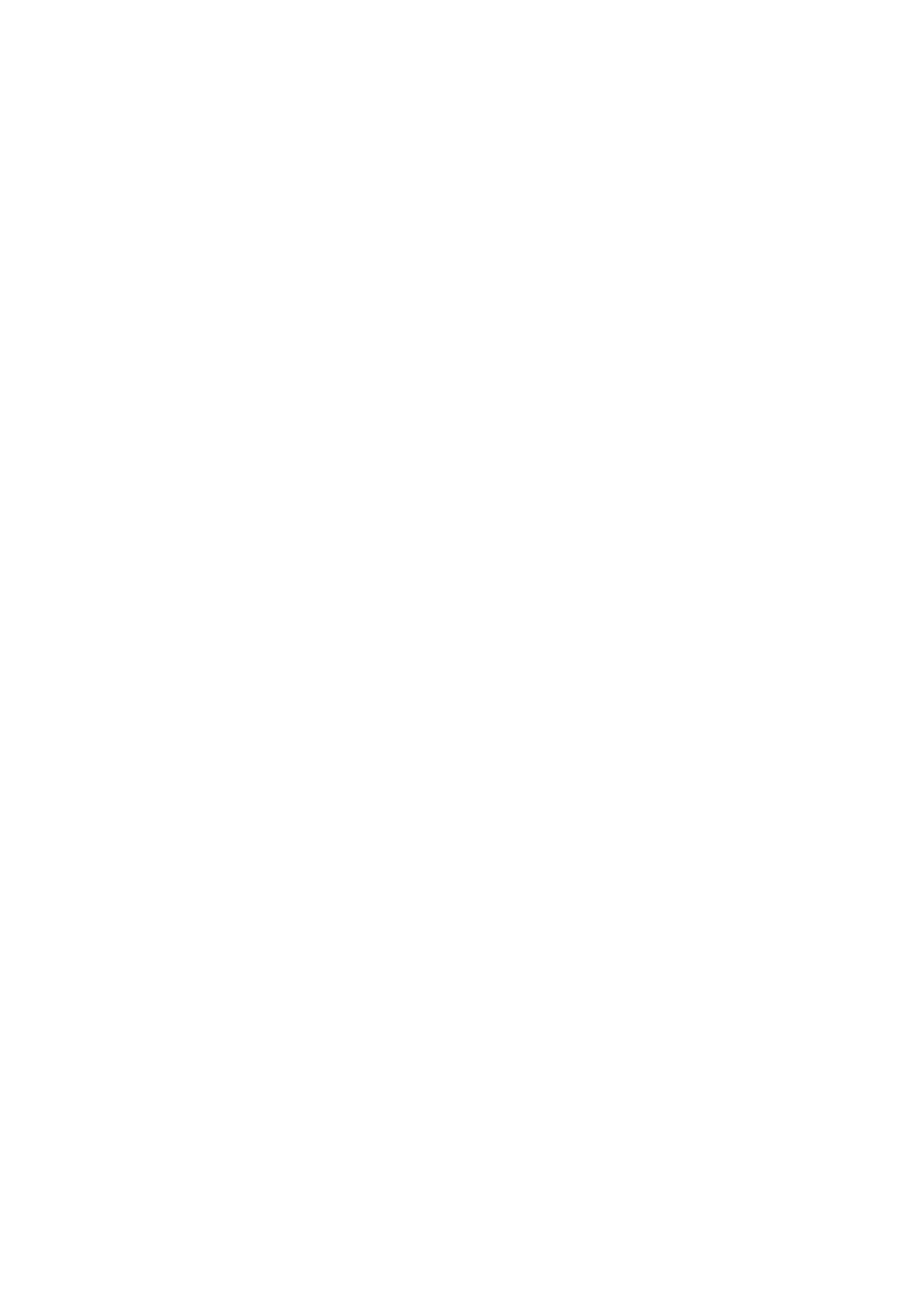## **CONTENTS**

|                |                                                                                  | Page |
|----------------|----------------------------------------------------------------------------------|------|
| 1              | <b>INTRODUCTORY REMARKS</b>                                                      | 7    |
| $\overline{2}$ | ESDP AND THE SIGNIFICANCE OF INSTITUTIONS IN THE<br>EUROPEAN CONSTRUCTION        | 7    |
| 3              | WHY A STRONG RELATIONSHIP BETWEEN THE EU AND NATO<br><b>IS NECESSARY</b>         | 9    |
| $\overline{4}$ | ESDP AND THE NON-EU NATO COUNTRIES: NO COMMON<br><b>APPROACH FROM THE NATO-6</b> | 9    |
| 5              | A TWO-PILLAR NATO?                                                               | 12   |
| 6              | A SOLUTION BASED UPON ANKARA/ISTANBUL II?                                        | 13   |
|                | References                                                                       | 15   |
|                | Distribution list                                                                | 16   |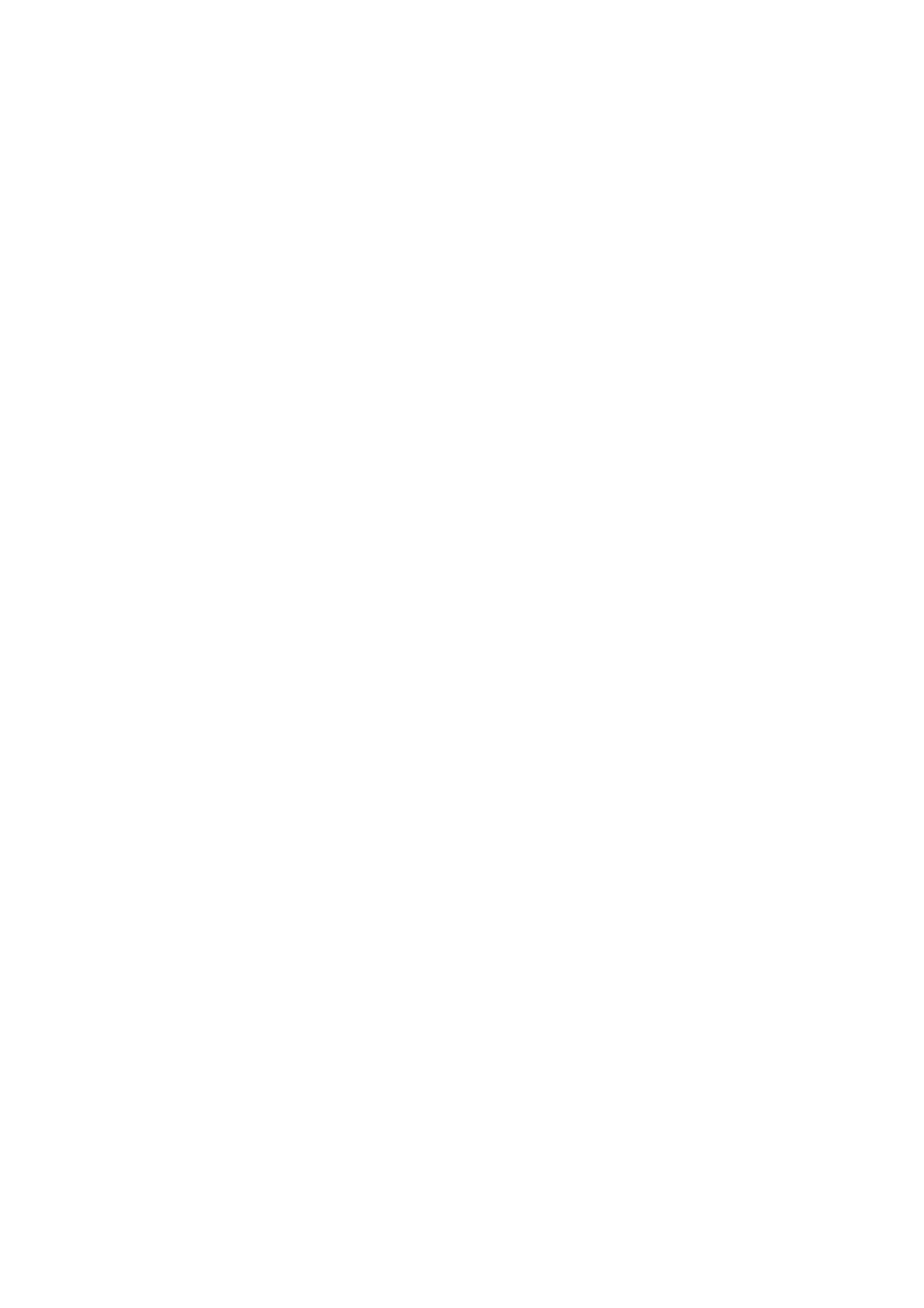### <span id="page-8-0"></span>**ESDP AND THE NON-EU NATO MEMBERS**

#### **1 INTRODUCTORY REMARKS**

The elaboration of a common EU policy in the sphere of security and defence (European Security and Defence Policy; ESDP) is one of the most challenging and important integration moves by the EU at the beginning of the  $21<sup>st</sup>$  century. It will contribute to a development that will change the security frameworks in Europe and lay the foundation for a new relationship with NATO. When studying ESDP it is therefore important to have in mind that ESDP, despite it being intergovernmental and not supranational in nature, is part and parcel of the ever more dynamic EU integration process. François Heisbourg has recently underlined that ESDP faithfully follows the "Jean Monnet" method of European integration: "first one establishes a solidarité de fait – the new defence and security institutions and the headline goal – and then, but only then, does one approach the issue of what it is for, the finalité strategique as it were" (Heisbourg 2001a).

This report analyses the likely effect that the ESDP project will have upon the 6 non-EU NATO members. It is important to do such a study because the ESDP will inevitably influence relations between NATO countries, most likely by creating a two-tier organisation. To what extent will this new NATO discriminate between EU and non-EU members? This is one of the questions the present report tries to address.

## **2 ESDP AND THE SIGNIFICANCE OF INSTITUTIONS IN THE EUROPEAN CONSTRUCTION**

Ever since the bilateral Franco-British summit in Saint-Malo in December 1998 Europe has been witnessing a true "Revolution in Military Affairs". More has happened in European integration politics within the sphere of security and defence in the last three years than in the previous 50. What we have been witnessing is a development where "Europe" acquires new instruments for solving European security challenges and problems, while at the same time, a new foundation for the transatlantic relationship is being laid out. NATO has proved itself to be an extremely viable institution with a high degree of legitimacy in European affairs. A new foundation for NATO is now being created on the basis of the fight against international terrorism and through NATO´s enlargement process. The Prague summit in November this year will hopefully make the necessary decisions concerning an eastward enlargement of the Alliance. In a few years 5-7 countries will be able to accede to the North Atlantic Treaty and become part of a larger Euro-Atlantic security community based upon shared democratic values. As an integral part of this process, NATO is striving for a comprehensive partnership with Russia and Ukraine, so as to build a co-operative security regime in the Euro-Atlantic area. One of the main challenges we are facing in today´s Europe is how to integrate these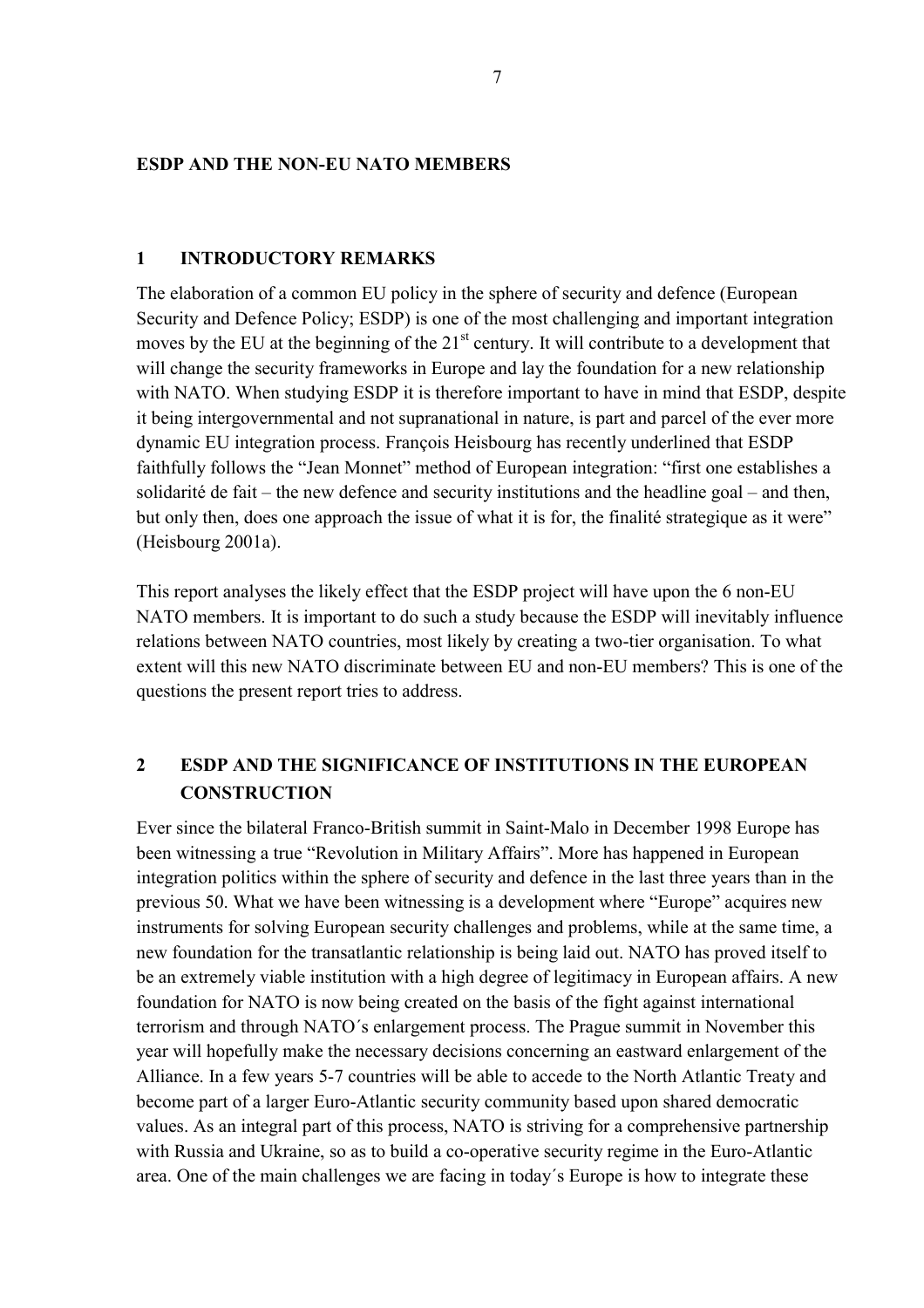countries into the main security providing institutions in European affairs, namely the EU and NATO. With Russia and Ukraine integrated, both the EU and NATO will be in a position to meet the security challenges now facing us. As underlined by Lord Robertson, the Secretary General of NATO: "September 11 created an entirely new context for NATO-Russia relations. It highlighted the fact that NATO and Russia share common interests and concerns – and that they need to address these concerns together".

At the same time, the eastward enlargement of the EU so as to include as many as 10 countries in 2004 will contribute immensely to European security and thereby lay the foundation for a European *"Friedensordnung"* within the framework of pan-European co-operation, as advocated by the late German chancellor Willy Brandt in the early 1970s. NATO and the EU will therefore in the coming years still be the main vehicles for a European security order where *co-operative security* will prevail. What does such a development imply? Co-operative security could be defined as a situation where stable expectations on peaceful settlements of conflict are the main norm, and which furthermore is underpinned by strong institutions. According to Robert Keohane, the role of institutions in this context is first of all to create persistent and connected sets of rules that prescribe behavioural roles, constrain activity and shape expectations (Keohane 1989). Furthermore, institutions are supposed to provide for fairness and predictability, and in the context of European integration, to inspire EU countries with a set of purpose and belonging (Andreáni 2000). In this context, it is fair to underline that the US does not always understand the importance of institutions in the process of building a more integrated EU. In the transatlantic debate on ESDP the US has always underlined the importance of enhancing European capabilities, while at the same time neglecting to some extent the need for institutions that provide the necessary legitimate framework. In a speech held in May 2001 the US ambassador to the North Atlantic Council, Mr. Alexander Versbow said that "U.S. support for the ESDP is tied directly to our understanding that it will lead to improved European capabilities". However, as emphasised by Gilles Andréani in an article in the IISS journal "Survival" in 2000, a focus on institutions is necessary: "Far from being a distraction, the institutional dimension has always been and remains a key to any attempt at developing a EU security and defence policy. This has always been the way European integration has moved forward. Institutions matter for the EU in a unique way: the process of European integration is a joint exercise in norm setting and institution-building. Since the 1980s, each new step in European integration, each new common policy, has brought along its own set of institutional requirements: the single market stimulated the extension and the effective use of qualified majority voting; economic and monetary union, and the justice and home affairs policies called for their own specific arrangements and bodies. Defence will inevitably do the same, all the more so because the EU is currently devoid of any defence culture: only in a specialised institutional setting will such a culture hopefully emerge, and solidify" (Andreáni 2000: 83).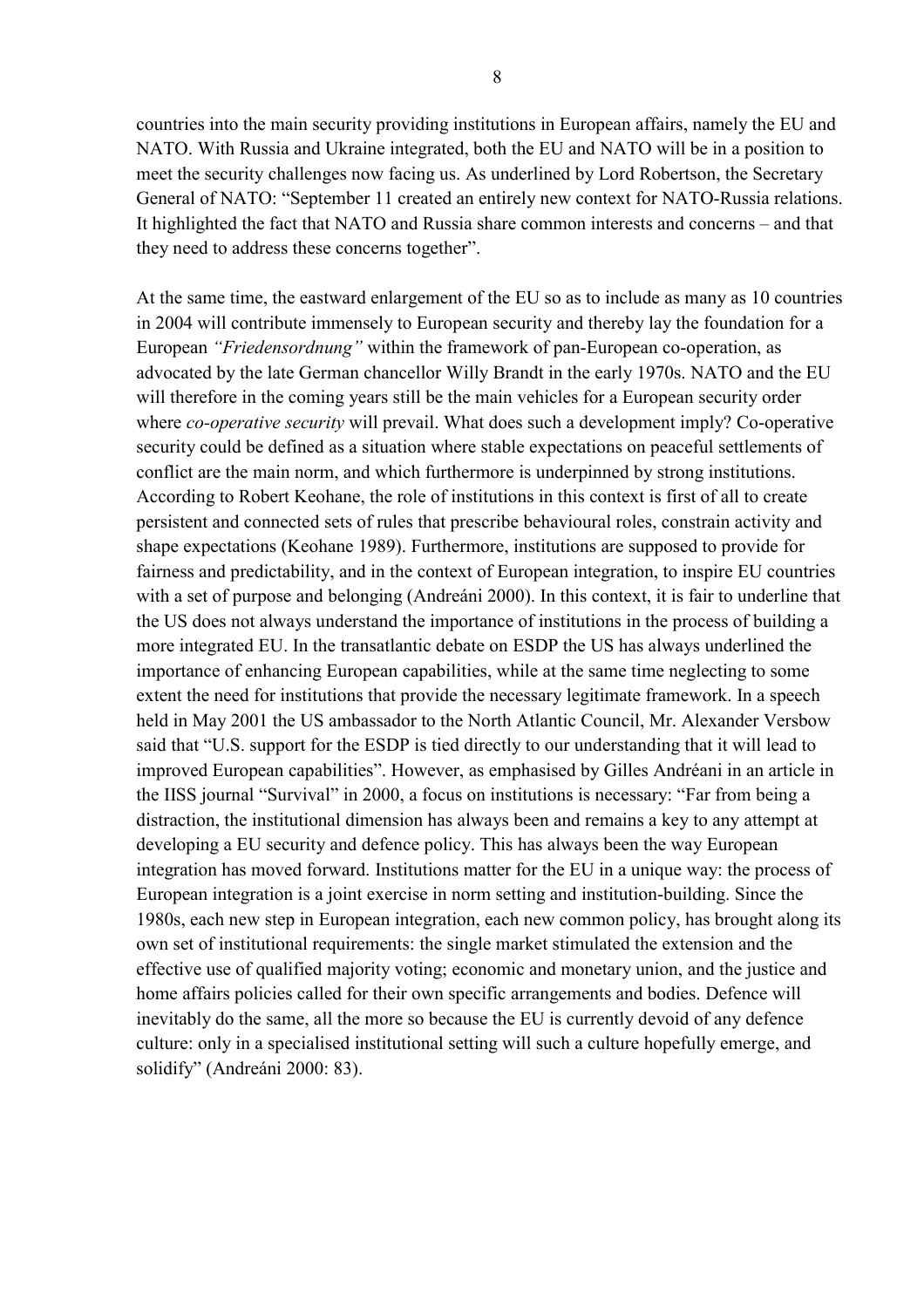## <span id="page-10-0"></span>**3 WHY A STRONG RELATIONSHIP BETWEEN THE EU AND NATO IS NECESSARY**

In such a setting, a strong relationship between NATO and the EU is deemed necessary. It is necessary because part of NATO´s role in the future will be as an essential provider of military services for missions in the European area. This is what Antonio Missiroli calls NATO´s "ESDP-isation". François Heisbourg has also made this point explicitly: "NATO is no longer a defence organisation, but a security and defence-services institution" (Heisbourg 2001b). Although all external actors to the EU accept the EU´s right to make "autonomous" decisions, ESDP must, in such a perspective, be a catalyst for more effective civil-military crisis management with participation from all European countries wishing to contribute to that effort. Therefore, the legitimate interests of the non-EU European NATO member countries, as well as those of the US and Canada needs to be accounted for in the decision-making process within the politico-military bodies of the EU.<sup>[1](#page-10-1)</sup> Within this context the EU and NATO has, among other things, established four EU-NATO Ad Hoc Working Groups on Security, Modalities for EU access to NATO assets, Capacity Goals and Permanent Arrangements. These institutional arrangements relates further to the so-called "Berlin-plus" configuration. Generally speaking, the content of the "Berlin-plus" arrangements falls into four categories (Nordam 2001):

- 1. Assured EU access to NATO planning capabilities able to contribute to military planning for EU-led operations;
- 2. The presumption of availability to the EU of pre-identified NATO capabilities and common assets for use in EU-led operations;
- 3. Identification of a range of European command options for EU-led operations, further developing the role of D-SACEUR in order for him to assume fully and effectively his European responsibilities;
- 4. Further adaptation of NATO´s defence planning system to incorporate more comprehensively the availability of forces for EU-led operations

With respect to assured access to NATO planning capabilities NATO's work has been hostage to the participation issue. How can we then understand the status and the role of the current 6 non-EU European NATO members?

## **4 ESDP AND THE NON-EU NATO COUNTRIES: NO COMMON APPROACH FROM THE NATO-6**

First of all it must be underlined that all the six non-EU European allies have offered forces and assets to the "Helsinki Headline Goal-plus", although none as many as Turkey. Nor have any of them – with the temporary exception of Poland, which until the spring of 2000 insisted on adopting all decisions on ESDP at 15+6 – tried to raise as many difficulties and as

 $\overline{a}$ 

<span id="page-10-1"></span><sup>&</sup>lt;sup>1</sup> See Document A/1735, 19 June 2001 of the Assembly of the Western European Union: *Contribution of European non-EU countries to military crisis management in Europe*.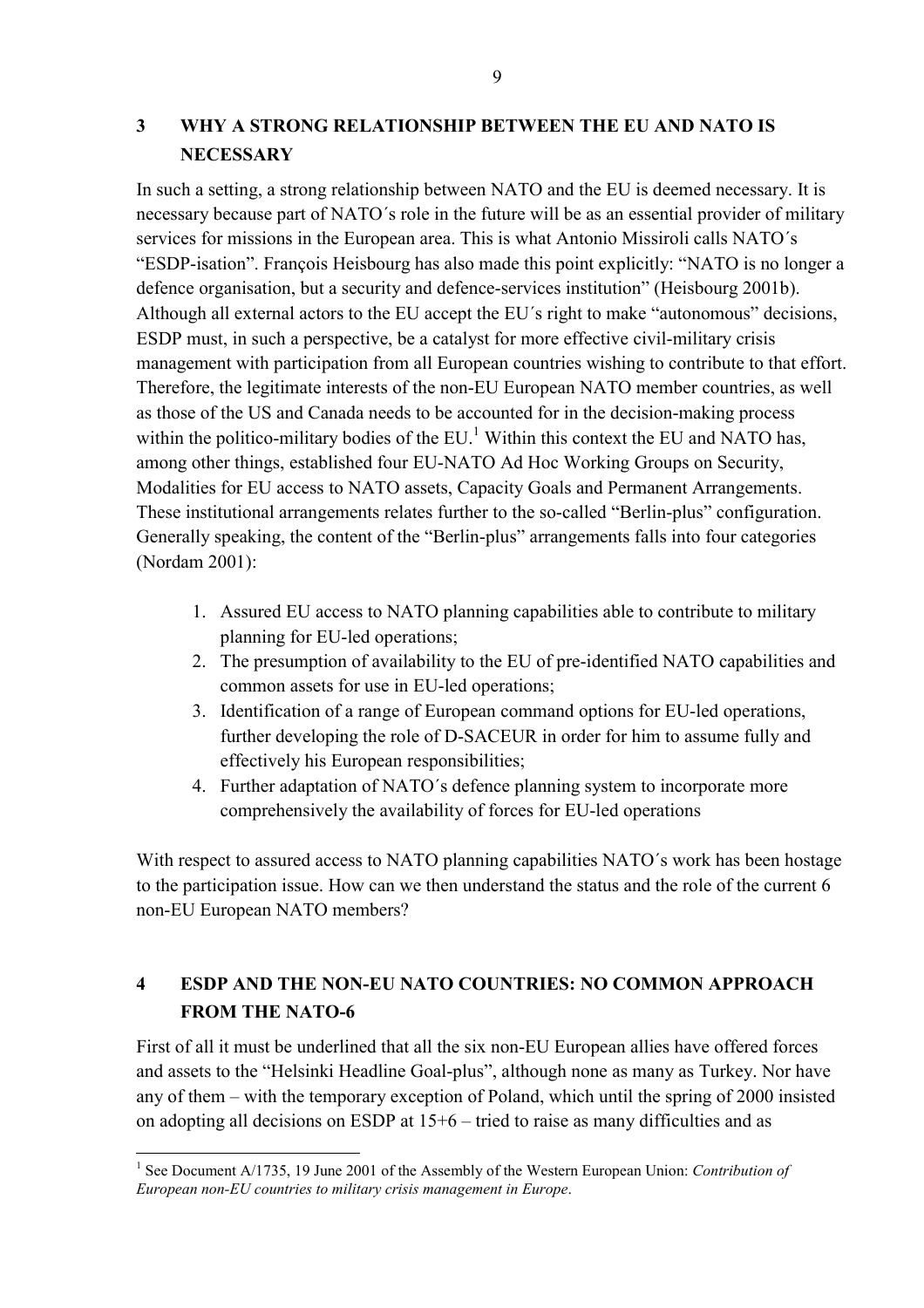stubbornly as Turkey. In other words, and as underlined recently by Antonio Missiroli in an article in the journal "Security Dialogue", no common "six-pack" approach on EU-NATO military/security co-operation seems to exist (Missiroli 2002). Secondly, it must be emphasised that the Czech Republic, Hungary and Poland will become members of the EU by 2004/5 so in reality it is the problems facing the other three– Iceland, Norway and Turkey – that are of importance. However, Iceland has no military forces of its own; it relies instead upon a defence agreement with the US, signed in 1951. According to this agreement, the US is obliged to defend Iceland on behalf of NATO if the country is attacked. In reality, therefore it is the Norwegian and the Turkish cases that are of real importance in this context.

The Norwegian and the Turkish cases are obviously very different. Norway, on the one hand, has voted down its own EU-membership application twice in its recent history. Turkey, on the other hand, has actively pursued a policy whose overarching goal has been, and still is, EUmembership. The 1999 Helsinki summit, when the EU-leaders finally accepted Turkey as a future EU-member, was in this respect, as seen from Ankara, a step in the right direction. As a consequence, these countries have pursued very different policies toward the ESDP. Norway has underlined its strong Atlantic orientation, emphasising the role of NATO as the main linchpin for European and Euro-Atlantic security at large. Traditionally Norway has been a country whose overarching aim has been to maintain the *status quo*, and whose policies have reflected a strong degree of scepticism towards security co-operation in Europe outside the frameworks of the Atlantic circles, such as for example the idea of a EU-WEU merger.

However, the launching of the ESDP-project at the Helsinki summit in December 1999 marked a rather significant change in the Norwegian policies towards European security and defence. Two months before the EU summit the Norwegian Government issued a PM (Pro Memoria) to all members of the EU and NATO, in which it stated that "Norway strongly supports the ongoing efforts to strengthen European security and defence in general and capabilities for crisis management in particular. Our security is interwoven with the security of the member states of the European Union and that of the Union itself. Thus, we have common security interests and challenges". This was the first time a Norwegian Government ever stated its support to a security arrangement in Europe outside the Atlantic circles of co-operation. What makes this even more remarkable is the fact that this happened during a time when the Government consisted of three parties who actively opposed EU-membership. In reality, therefore, the ESDP project has contributed somewhat to an increased understanding in Norway of the role of the EU as a security provider as well (Knutsen 2000). However, behind this formal support to ESDP lay the view that the ESDP should develop as close connections with NATO as possible. Thus, the original Norwegian view was that the 6 non-EU allies should be involved in the decision-making procedure of the EU. What the Norwegian Government did propose was "day-to-day consultations and activities relating to security and defence, in the […] Political and Security Committee and in the subsidiary working groups [...] Non-EU European allies would have the right to speak and make proposals, and access to all relevant information and documents. This format would also be the basis for regular consultations in the […] Military Committee". Furthermore, the PM underlined the necessity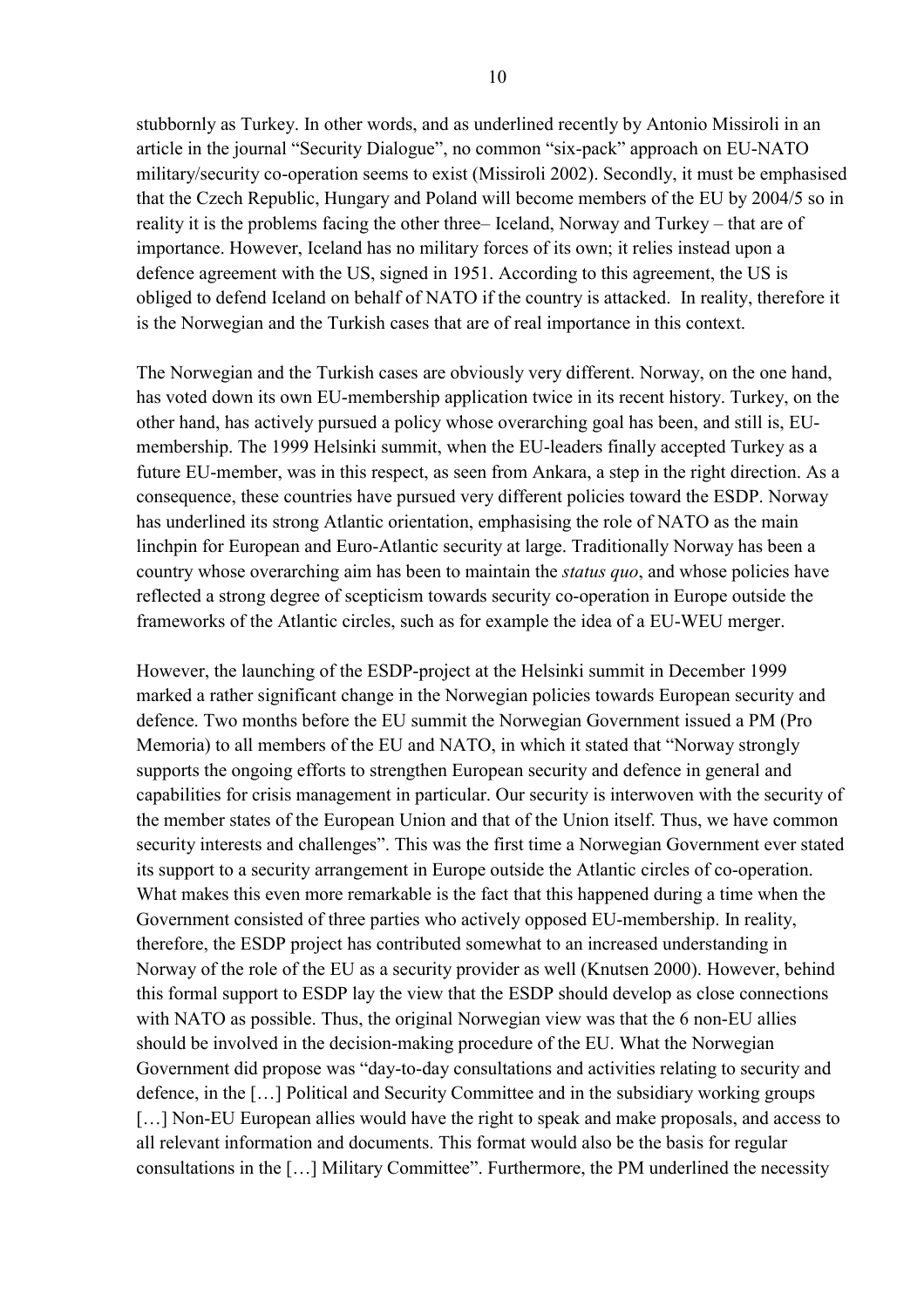of inviting the non-EU European allies at an early stage to take part in EU operations not drawing on NATO assets and capabilities: "Once their participation in an operation was confirmed, non-EU European allies would have the same rights in respect of preparation and conduct of the operation as participating EU member states. Their effective contribution to operations presupposes full participation in planning and other preparations. Transparency and timely information at all stages will be necessary in order for the required national decisions on contributions to military operations to be made, and the non-EU European allies would meet their EU counterparts at political level, including ministers of defence as appropriate, to discuss European security and confirm participation in EU-led operations".

When comparing these Norwegian aims with the final outcomes of both the Helsinki and the Feira European Councils, it must be said that Norway, like the other non-EU European allies felt a degree of disappointment. The institutional designs constructed by the EU at Helsinki and Feira implied an organisational structure that clearly downgraded their status as compared with their former status as Associated Members of the WEU. As underlined by Antonio Missiroli, between 1995 and 1999, Associate Membership of the WEU awarded European NATO members – and especially Norway and Turkey – privileged access to and generous participation rights in WEU activities. Therefore it would be fair to argue that the decision taken by the European Council in Cologne in 1999 to scrap the WEU by the end of 2000 marginalized the non-EU European allies, and especially Norway and Turkey.

Like Norway, Turkey has stated its strong support to the ESDP project, but the Norwegian and the Turkish strategies have been quite different. While Norway has pursued a policy of accommodation, with a clear view of keeping the bonds between the EU and NATO as strong as possible so as to prevent any development where we end up having a dual set of military planning structures, Turkey has pursued a policy of confrontation by blocking from the NATO side the EU´s so-called "assured access" to NATO planning capabilities. The Turkish view is that the decisions taken at the NATO summit in 1999 should be the steering guide for the relationship between the EU and NATO. The Washington summit decided that the military relationship between NATO and the EU would be built on mechanisms existing between NATO and the WEU and within WEU. These WEU mechanisms allow for the participation in EU military operations by non-EU NATO members. According to the Turkish foreign minister Ismail Cem, the Nice summit in December 2000 ignored the decisions made by NATO in Washington (Legrand 2001). Cem stated that "NATO is being asked to reject the decisions it reached at its own summit and instead accept rules that were later drawn up by the EU … Turkey is not trying to raise new conditions or objections to the EU´s autonomous decisionmaking, or its demand for assured access. The country is simply asking its fellow NATO members to abide by the decisions taken in Washington". The criticism towards the EU is also related to the EU´s "assured access" to NATO. According to the Turkish view, assured access implies, that the EU, despite being a recipient, wants to define the rules for access to NATO assets. In essence, the EU´s proposals oblige NATO to accept a arrangement that, for the first time in its history, would discriminate between NATO members, categorising them as EU and non-EU members.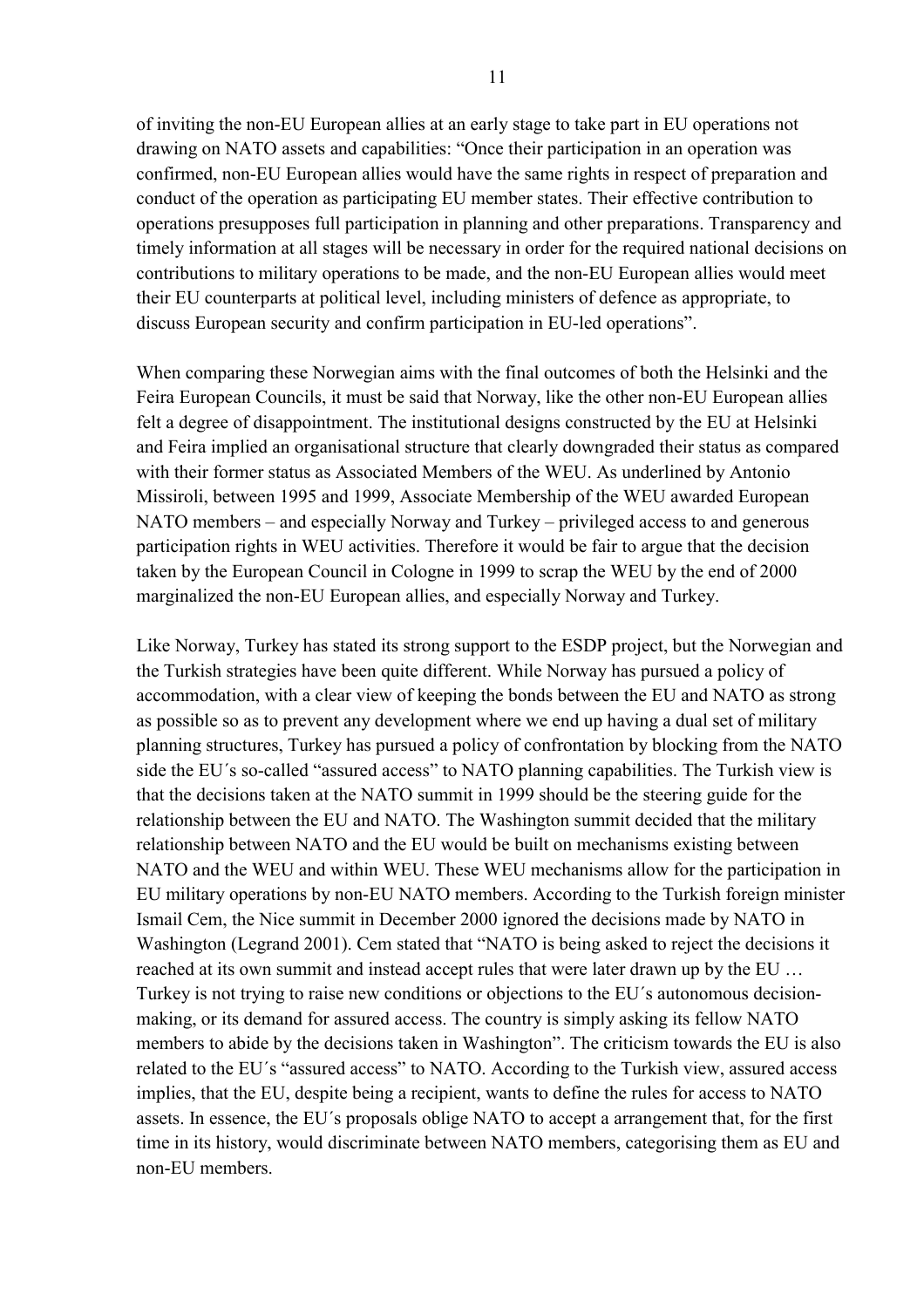#### <span id="page-13-0"></span>**5 A TWO-PILLAR NATO?**

 $\overline{a}$ 

The question is then whether this is a correct description of NATO today. The answer to that question must be yes. ESDP implies a development where NATO more or less becomes a twopillar alliance, between the US on the one hand and the EU on the other, thus marginalizing the non-EU European allies. For Norway such a development must imply that the country must stop looking upon itself as having some sort of an "alliance within the Alliance"-perspective with regard to the US. Norway should instead realise that the "road to Washington" in the future must go through the EU. As long as EU-membership is impossible, due to domestic restraints, the result is a "double marginalisation" vis-à-vis NATO and the EU. Furthermore, the process of marginalisation will gain further momentum as a result of the enhanced "Brusselisation" of European foreign policies, implying that the institutional set-ups like the PSC, the Military Committee, and the Military Staff will produce a European foreign- and security policy "culture" that excludes the non-EU members. The need for rapid decisionmaking and efficient implementation in crisis management operations will reinforce the process of European based foreign policy formulation (Howorth 2001). Again, as emphasised by Gilles Andréani, Brussels-based institutions will strengthen such a process and give the European foreign policy implementation the necessary institutional legitimacy (Andreáni [2](#page-13-1)000). In relation with the 6 (soon to be 3 or  $2)^2$  non-EU NATO members, such a development will inevitably fortify a development towards a two-tier NATO, between those countries with EU-membership and those countries who for some reason or another choose to stand outside as non-members. However, it is important to note that although countries like Norway and Turkey for the moment stand outside the EU, they also participate in the process of EU integration. Nevertheless, the "logic of integration" implies a development where the higher the level of integration, the greater the difference between EU- and non-EU membership.

In such a situation Norway and Turkey have pursued different sets of policies. The Turkish line could result in a situation where Turkey antagonizes the US administration and the EU, finding itself politically isolated within NATO and fatally weakening its case for EU membership (Missiroli 2002). Norway on the other hand finds its "room of manoeuvre" as regards the ESDP so narrow that it has chosen to follow the EU and support the process as long as the ESDP enhances the transatlantic link (Knutsen 2000). The Norwegian Government has underlined on several occasions the need to find a pragmatic *modus operandi* between the EU and the non-EU members. The overarching aim for the co-operation should, according to the Norwegian Government, be "inclusiveness and partnership" between the EU and the non-EU members. The Norwegian aim is obviously to minimise the difference between EU and non-EU membership. One might say that this view reflects a lack of understanding in Norway for the EU´s need for an autonomous decision-making process. Turkey on the other hand has in its more "confrontational" policy so far practically vetoed EU´s "assured access" to NATO planning and capabilities. In the Laeken Declaration from December 2001 the EU stated that it "intends to finalize the security arrangements with NATO and conclude the agreements on

<span id="page-13-1"></span> $2$  The Icelandic foreign minister Mr. Halldor Asgrimsson has on several occasions stated that Iceland, on certain conditions, could apply for EU membership. The main problem for Iceland is the common fisheries policy of the EU where substantial changes have to be made before Iceland could apply for EU membership.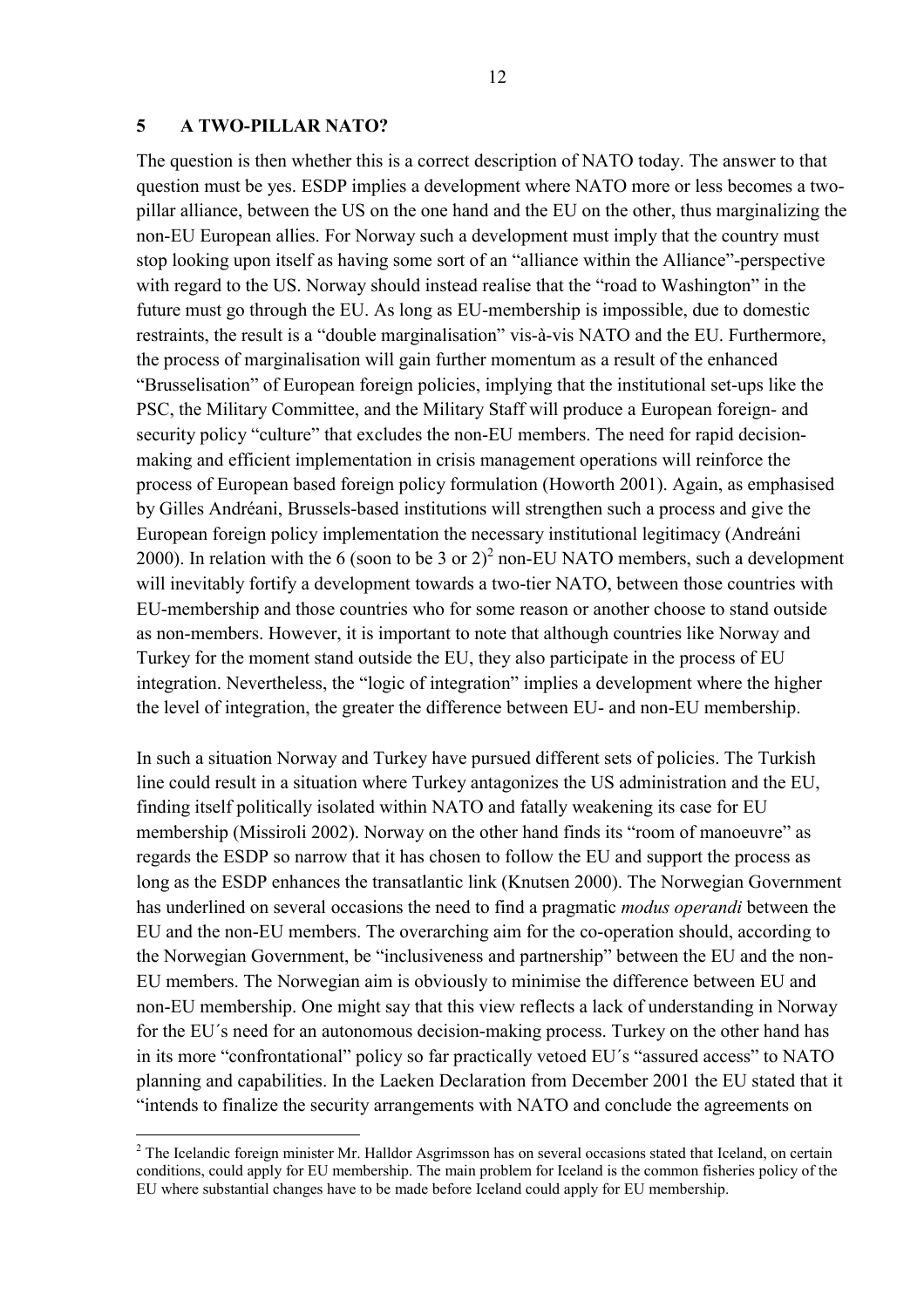<span id="page-14-0"></span>guaranteed access to the Alliance's operational planning, presumption and availability of preidentified assets and capabilities of NATO, and identification of a series of command options made available to the Union. These agreements are essential for the ESDP and will substantially increase the Union´s available capabilities".

However, as long as Turkey vetoed EU´s assured access to NATO, such an agreement was impossible. It was against this background that negotiations took place last year, between Turkey on the one hand, and the US and Great Britain on the other, so as to find a solution to the problem. The outcome of these negotiations has so far been two documents, the first of which was labelled the "Istanbul agreement", while the other one has been called "Ankara/Istanbul II". The latter was agreed upon in December 2001, two weeks before the Laeken summit. At the Laeken summit however, Greece raised some serious concerns regarding the EU´s ability to make autonomous decisions, as well as the modes in which these negotiations were conducted. The Greek view was that it could not accept an agreement that had been negotiated outside the EU´s decision-making procedures.

#### **6 A SOLUTION BASED UPON ANKARA/ISTANBUL II?**

The formal title of the Ankara/Istanbul II is "ESDP: Implementation of the Nice Provisions on the Involvement of the non-EU European Allies".<sup>[3](#page-14-1)</sup> It must be emphasised that this document relates not only to the bilateral relationship between the EU and Turkey, but also to all the non-EU European NATO members as such. By doing it this way, an essential Greek demand was being met. The Ankara/Istanbul II states that "in whatever crisis, ESDP will not be used against any ally" and "will respect in every case the obligations of EU member States towards their NATO allies". In addition, the document commits the EU to holding more frequent consultations with the NATO-6, to creating opportunities for them to provide "input" into the ESDP and be "associated" to decisions and actions, to making them "permanent interlocutors" of the PSC, and to assigning "representatives" to the EU Military Committee. If a crisis occurred in the "geographic proximity" of the European allies and affected their "national security interests", the EU Council would engage in "dialogue and consultation" with them and "take into consideration" their positions so far as allowed by Article 17 of TEU. Finally, the NATO-6 would take the role of "observers" in those operations they do not participate in if planned and coordinated by SHAPE. As for the "EU-only" operations they are "invited" to join, the "Committee of Contributors" would become "the main forum" for management of such an operation once launched, with the PSC retaining political control as necessary.

According to Antonio Missiroli´s assessment, the Ankara/Istanbul II appears to be a viable basis for a final deal, even with the Greek reservations. [4](#page-14-2) This will make a formal agreement

 $\overline{a}$ 

<span id="page-14-1"></span><sup>&</sup>lt;sup>3</sup> The references to the Ankara/Istanbul II can be found in Antonio Missiroli (2002): "EU-NATO Cooperation in Crisis Management: No Turkish Delight for the ESDP"; *Security Dialogue*, Vol. 33(1): 9-26. The presentation of this document is based upon the assessments made in Missiroli´s article.

<span id="page-14-2"></span><sup>&</sup>lt;sup>4</sup> The Greek view as regards the Ankara/Istanbul II is that it cannot accept an agreement that was negotiated outside the EU´s decision-making procedures. According the Greek Defence Minister Mr. Yannos Papantoniou: "Greece does not accept the fact that the EU should find itself under the jurisdiction of NATO for operations that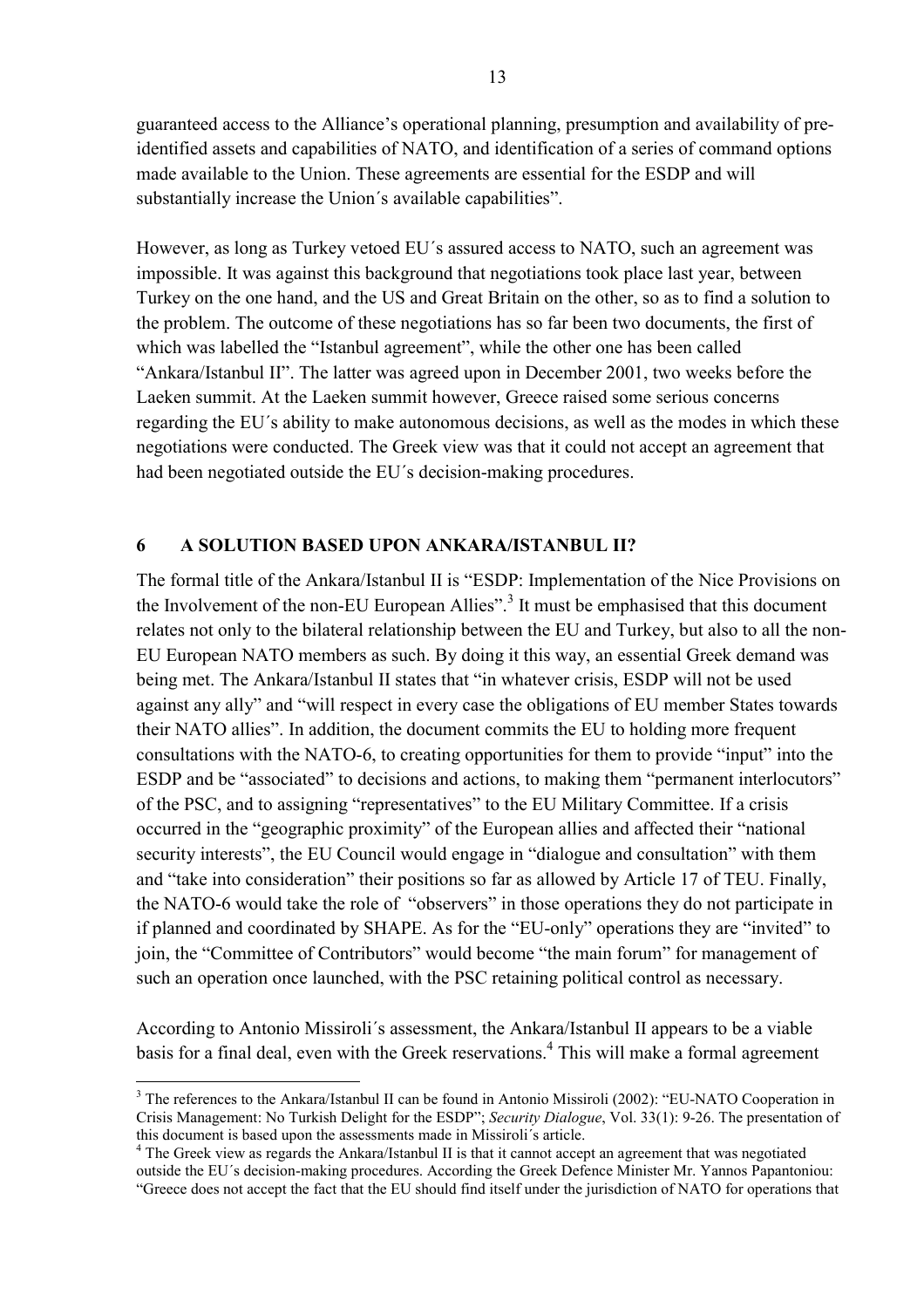possible no later than the European Council meeting in Seville in June 2002. Such an agreement between the EU and NATO will take the form of an exchange of letters between the High Representative for the CFSP, Javier Solana, and NATO Secretary General Lord Robertson. The main reason behind such optimism is that an agreement is in everyone's interest: It will firmly anchor Turkey to the West and contribute to a future Turkish membership in the Union. NATO will also benefit, and somewhat revitalise the Alliance since the September 11 setbacks. Furthermore, the EU will become fully operational by 2003 so as to fulfil the Laeken Declaration, which says that it will be in "… a position to take on progressively more demanding operations, as the assets and capabilities at its disposal continue to develop".

 $\overline{a}$ 

do not depend on Alliance installations." Furthermore, Greece refuses that the "problem of bilateral relations between Greece and Turkey with regard to the Aegean Sea should be transferred to the heart of European defence". In an interview with the German daily, *Handelsblatt*, Greek Foreign Minister George Papandreou specified that "Turkey, as a member of NATO, has the right to be consulted on questions relating to European military might and its interests should be taken into account, but decisions can only be taken by EU members, and no-one else". For references, see *Atlantic News*, No. 3365 1 March 2002.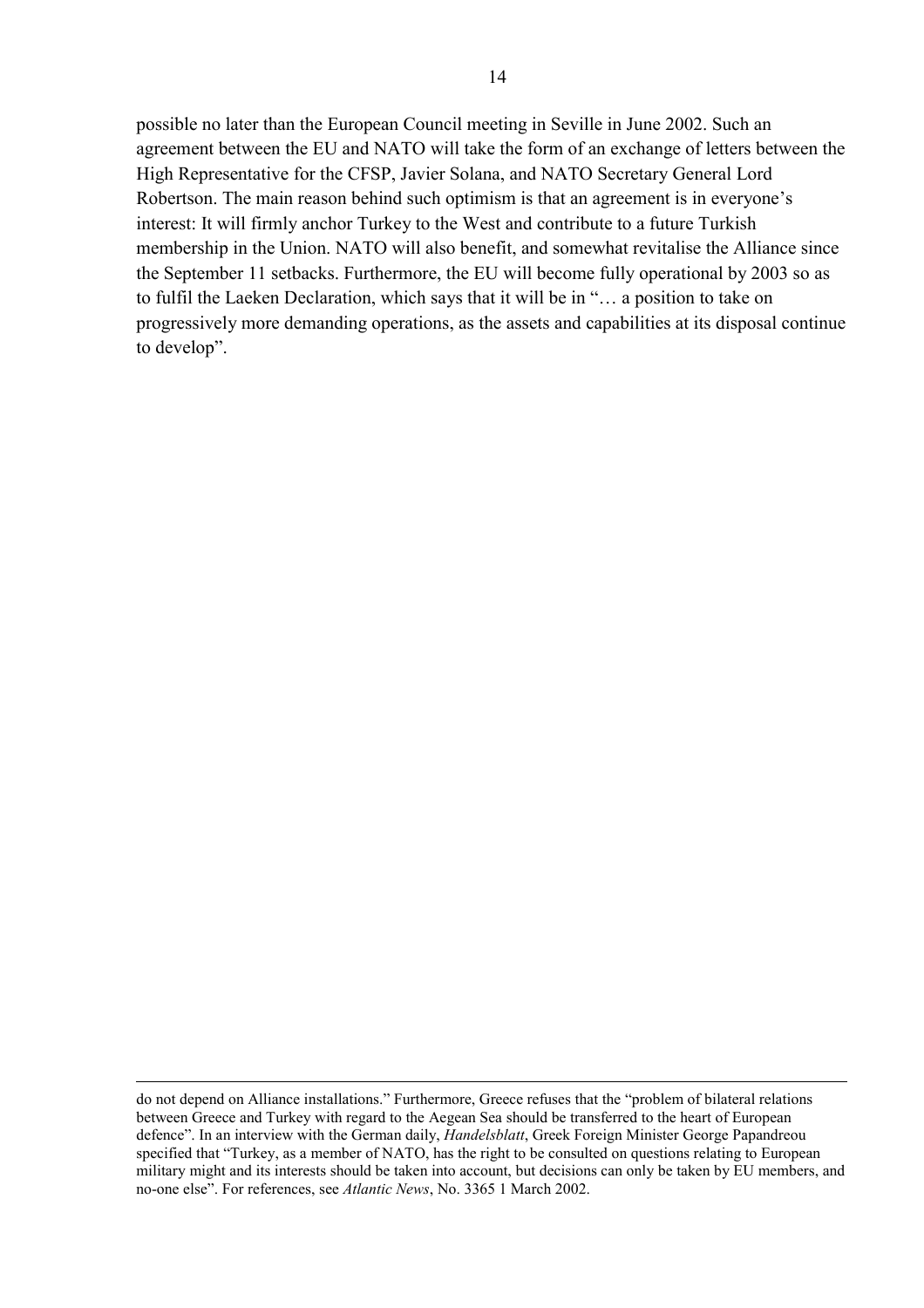### <span id="page-16-0"></span>**References**

Andréani, Gilles (2000): Why Institutions Matter; *Survival*, Vol. 42(2): 81-95.

Assembly of Western European Union. The interim European Security and Defence Assembly. Document A/1735, 19 June 2001. Forty-Seventh Session: *Contribution of European non-EU countries to military crisis management in Europe*. Report submitted on behalf of the Defence Committee by Mr. Wilkinson, and Mr Bársony, co-Rapporteur.

Heisbourg, François & Rob de Wijk (2001a): Is the Fundamental Nature of the Transatlantic Security Relationship Changing? *NATO Review*, Vol. 49 No. 1.

Heisbourg, François (2001b): Europe and the Transformation of the World Order; *Survival*, Vol. 43(4): 143-148.

Howorth, Jolyon (2001): European Defence and the Changing Politics of the European Union: Hanging Together or Hanging Separately?; *Journal of Common Market Studies*, Vol. 39(4): 765-789.

Keohane, Robert O. (1989): *International Institutions and State Power – Essays in International Relations Theory*. Boulder (Colorado): Westview Press.

Knutsen, Bjørn Olav (2000): *The Nordic Dimension in the Evolving European Security Structure and the Role of Norway*; Occasional Papers 22, Institute for Security Studies, Western European Union (WEU), Paris.

Legrand, Vincent (2001): La Turquie: Initiative européene de Défense et de Sécurité (IEDS), OTAN et adhésion á l'Union européene. Papier présenté dans le cadre la *European International Relations Summer School (EIRSS)* tenue á l'Université Pierre Mendés France (Grenoble) du 25 juin au 7 juillet 2001.

Missiroli, Antonio (2002): EU-NATO Cooperation in Crisis Management: No Turkish Delight for the ESDP; *Security Dialogue*, Vol. 33(1): 9-26.

Nordam, Jette (2001): *Coordinating ESDP with NATO – What Steps Have been Taken?;* Cicero Foundation/International Seminar for Experts Hotel Regina 13 December 2001.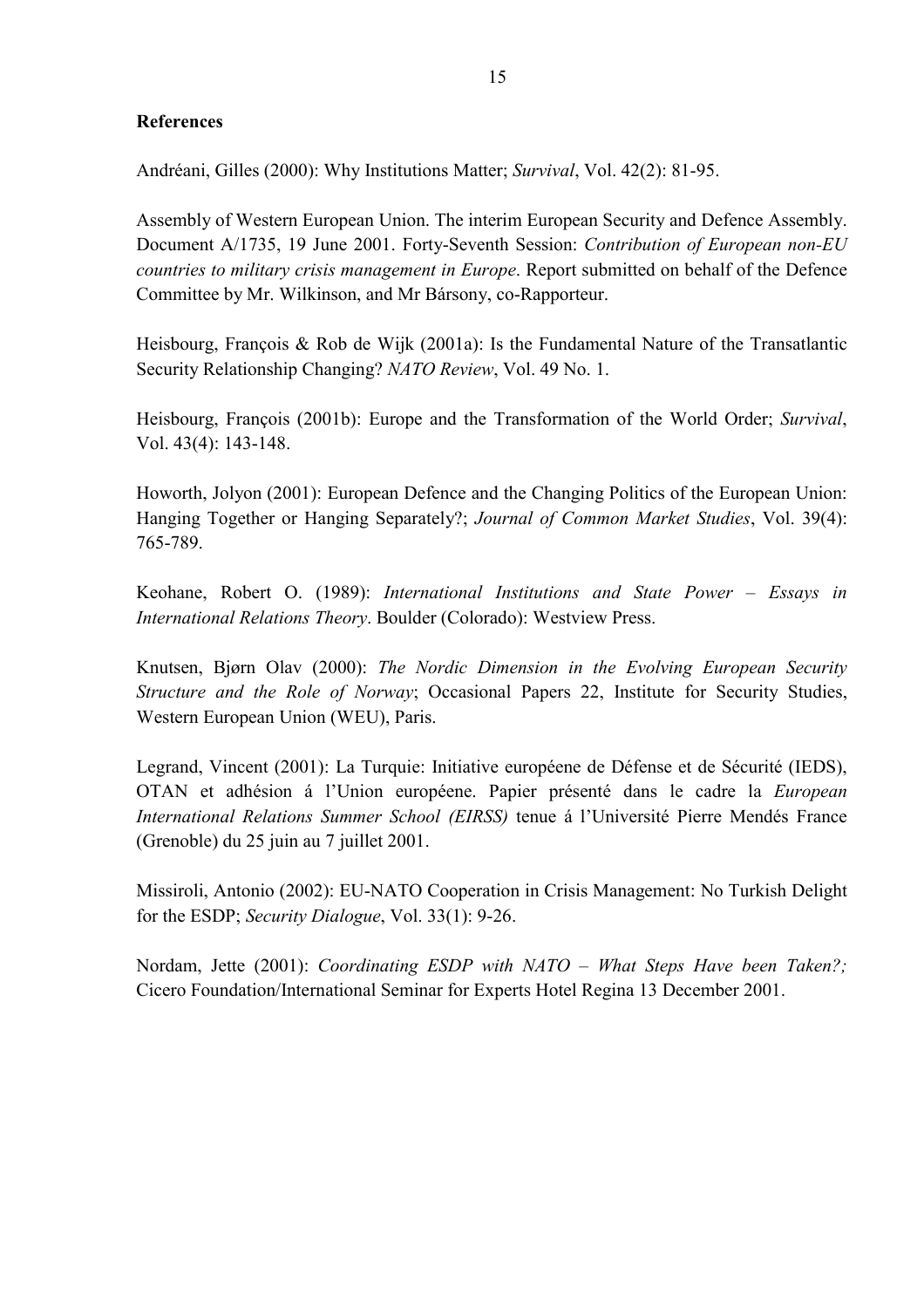# **DISTRIBUTION LIST**

<span id="page-17-0"></span>

| <b>FFISYS</b><br><b>Dato:</b> 20 mars 2002 |            |                                      |                     |  |
|--------------------------------------------|------------|--------------------------------------|---------------------|--|
| RAPPORTTYPE (KRYSS AV)<br>RAPPORT NR.      |            | <b>REFERANSE</b>                     | RAPPORTENS DATO     |  |
| $X$ RAPP<br><b>NOTAT</b><br><b>RR</b>      | 2002/01212 | FFISYS/825/161.1                     | 20 mars 2002        |  |
| RAPPORTENS BESKYTTELSESGRAD                |            | <b>ANTALL EKS</b><br><b>UTSTEDT</b>  | <b>ANTALL SIDER</b> |  |
| Unclassified                               |            | 155                                  | 17                  |  |
| <b>RAPPORTENS TITTEL</b>                   |            | FORFATTER(E)                         |                     |  |
| ESDP AND THE NON-EU NATO MEMBERS           |            | KNUTSEN Bjørn Olav                   |                     |  |
|                                            |            |                                      |                     |  |
|                                            |            |                                      |                     |  |
|                                            |            |                                      |                     |  |
|                                            |            |                                      |                     |  |
| FORDELING GODKJENT AV FORSKNINGSSJEF       |            | FORDELING GODKJENT AV AVDELINGSSJEF: |                     |  |
| Bent Erik Bakken                           |            | Ragnvald H Solstrand                 |                     |  |

## **EKSTERN FORDELING INTERN FORDELING**

| ANTALL EKS NR | TIL                    | ANTALL | <b>EKS NR</b> | TIL                          |
|---------------|------------------------|--------|---------------|------------------------------|
|               | Forsvarsdepartementet  | 14     |               | FFI-Bibl                     |
|               | v/Fridtjof Søgaard     |        |               | Adm direktør/stabssjef       |
|               | v/Bård Bredrup Knutsen |        |               | <b>FFIE</b>                  |
|               | v/Rolf Arne Billington |        |               | <b>FFISYS</b>                |
|               | v/Espen Skjelland      |        |               | <b>FFIBM</b>                 |
|               |                        |        |               | <b>FFIN</b>                  |
| 5             | FO.                    |        |               | Ragnvald H Solstrand, FFISYS |
|               | FO/FST                 |        |               | Bent Erik Bakken, FFISYS     |
|               | v/Jørgen Berggrav      |        |               | Jan Erik Torp, FFISYS        |
|               | v/Barthold Hals        |        |               | Fredrik A Dahl, FFISYS       |
|               | v/Stener Olstad        |        |               | Janne M Hagen, FFISYS        |
|               | v/Tor Jørgen Melien    |        |               | Else Helene Feet, FFISYS     |
|               | v/Jon Arne Nyland      |        |               | Stian Betten, FFISYS         |
|               | v/Erik Gulseth         |        |               | Anders Kjølberg, FFISYS      |
|               |                        | 10     |               | Bjørn Olav Knutsen, FFISYS   |
|               | F <sub>O</sub>         |        |               | Ola Aabakken, FFISYS         |
|               | v/Erling Aabakken      |        |               | Tor Bukkvoll, FFISYS         |
|               | v/Tormod Heier         |        |               | Thomas Hegghammer, FFISYS    |
|               | v/Torfinn Stenseth     |        |               | Laila Bokhari, FFISYS        |
|               |                        |        |               | Julie Wilhelmsen, FFISYS     |
|               | <b>FKS</b>             |        |               | Tore Nyhamar, FFISYS         |
|               | v/Svenn Snåsøy         |        |               | Arent Arntzen, FFISYS        |
|               |                        |        |               | Roger Dalseg, FFISYS         |
|               | <b>FKN</b>             |        |               | Espen Gukild, FFISYS         |
|               | v/Egil Vasstrand       |        |               | Olav Magne Joli, FFISYS      |
|               |                        |        |               | Roy Finn Karlsen, FFISYS     |
|               | <b>HVST</b>            |        |               | Jonny Otterlei, FFISYS       |
|               | v/Per Kirkerud         |        |               | Tor Erik Schjelderup, FFISYS |
|               |                        |        |               | Frank B Steder, FFISYS       |
|               | <b>HST</b>             |        |               | Tore Vamraak, FFISYS         |
|               | v/Yngve Odlo           |        |               | Einar Østevold, FFIBM        |
|               |                        |        |               | Arild Skjold, FFIBM          |
|               | <b>LST</b>             |        |               | Rune Lausund, FFIBM          |
|               | v/Stein Nodeland       |        |               | Iver Johansen, FFISYS        |

FFI-K1 Retningslinjer for fordeling og forsendelse er gitt i Oraklet, Bind I, Bestemmelser om publikasjoner for Forsvarets forskningsinstitutt, pkt 2 og 5. Benytt ny side om nødvendig.